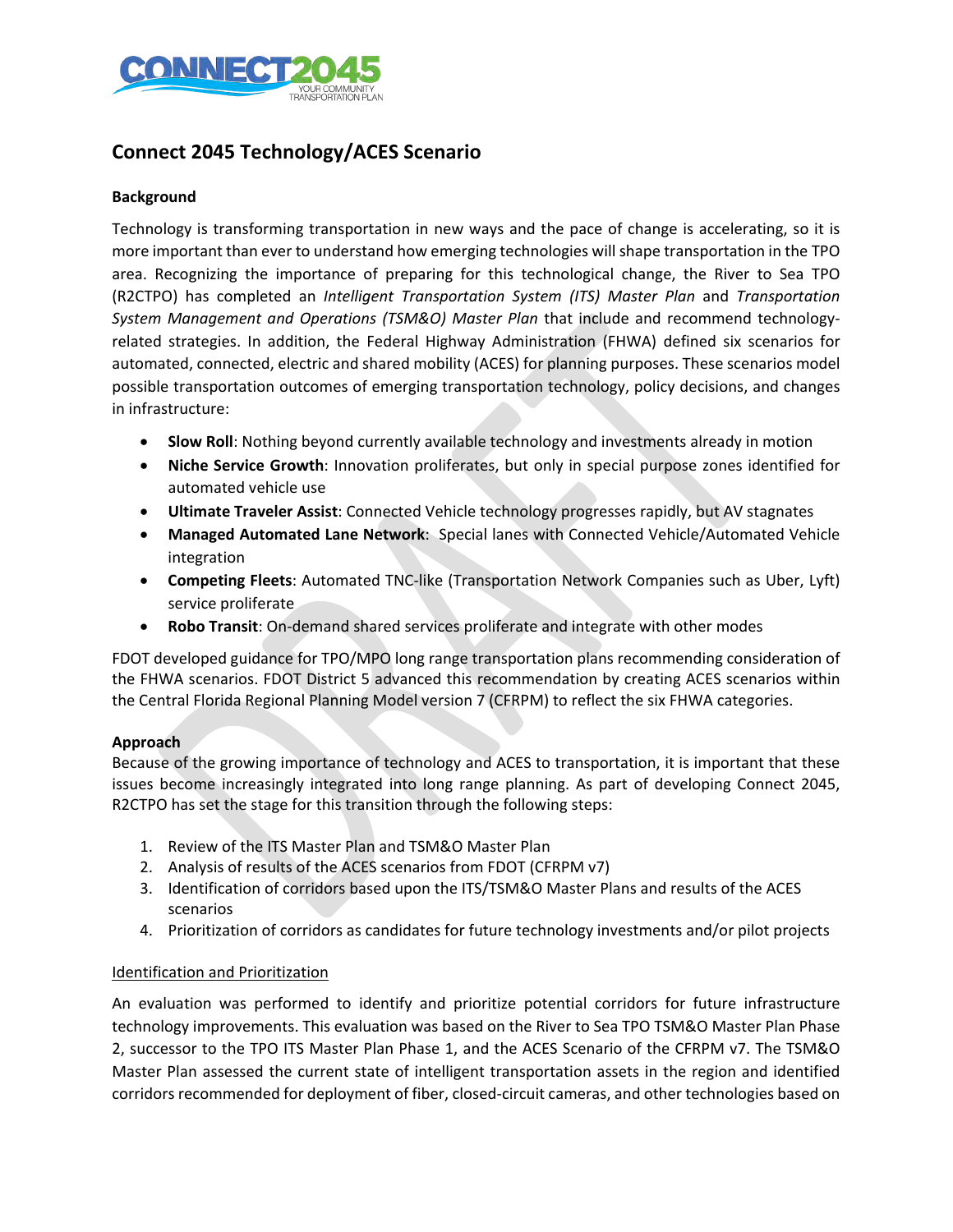

need and access to existing networks, and to support corridor management and operation. It provided a thorough assessment of roadway characteristics that are also relevant to the deployment of ACES technologies, such as congestion, safety, and existing assets. The data, scoring system, and recommendations provided in that document were used extensively in this analysis. The CFRPM model output identified 2045 projected volume to capacity ratios (V/C) of the regional roadway system based on the Federal Highway Association's (FHWA) six scenarios of ACES technology integration (see attached CFRPM v7 (2045) ACES Scenarios map set).

This evaluation used the following criteria to identify and propose prioritization of corridors for further evaluation as potential areas to focus future technology investments and/or pursue pilot projects, if desired:

- Worst-case V/C from the CFRPM 2045 ACES scenarios that exceeds 0.9 V/C
- Corridor is a designated Strategic Intermodal System (SIS) facility
- Corridor is a designated evacuation route
- Fiber infrastructure is installed or available for extension within the corridor

Twenty-one corridor segments were identified for further review and prioritization based on the metrics listed above. The following contributing factors to the proposed prioritization process are provided for each corridor segment in the table below.

- **Roadway Classification** described the segment's role in providing transportation among population centers in the state, region, or urban area. Most notably, if a facility was designated SIS it was given increased priority as a vital link in statewide traffic.
- **Length** was considered as the centerline distance of the segment in miles and was used to determine the scale of the improvement effort required.
- **Volume** documented in the TSM&O Master Plan was used to quantify use or significance of corridors. This value was provided as Annual Average Daily Traffic (AADT).
- **PM Peak Volume-to-Capacity** was averaged along the corridor length for each of the six CFRPM 2045 scenarios. Generally, V/C was used to quantify need for additional improvements with CFRPM ACES scenarios.
- **Fiber Significance** was developed by overlaying the FDOT fiber network map available on cflsmartroads.com with each corridor to determine the relative presence or adjacency of fiber optic cable that could be used for ACES infrastructure improvements. This was cross referenced with documented existing conditions in the TSM&O Master Plan.
- **TSM&O Significance** indicated if the corridor segment was identified by the TSM&O Master Plan as a proposed improvement location to upgrade or add infrastructure.
- **Evacuation Routes** described the corridors designated as evacuation routes. Roadway that was designated as a primary evacuation route could be a higher priority for ACES technology to improve rapid movement of large volumes of traffic in emergency situations.

The following table includes each of the 21 corridors identified and the associated prioritization determined from this analysis. The resulting set was divided into three priority tiers that can generally be approached as near-term, mid-term and long-term needs respectively.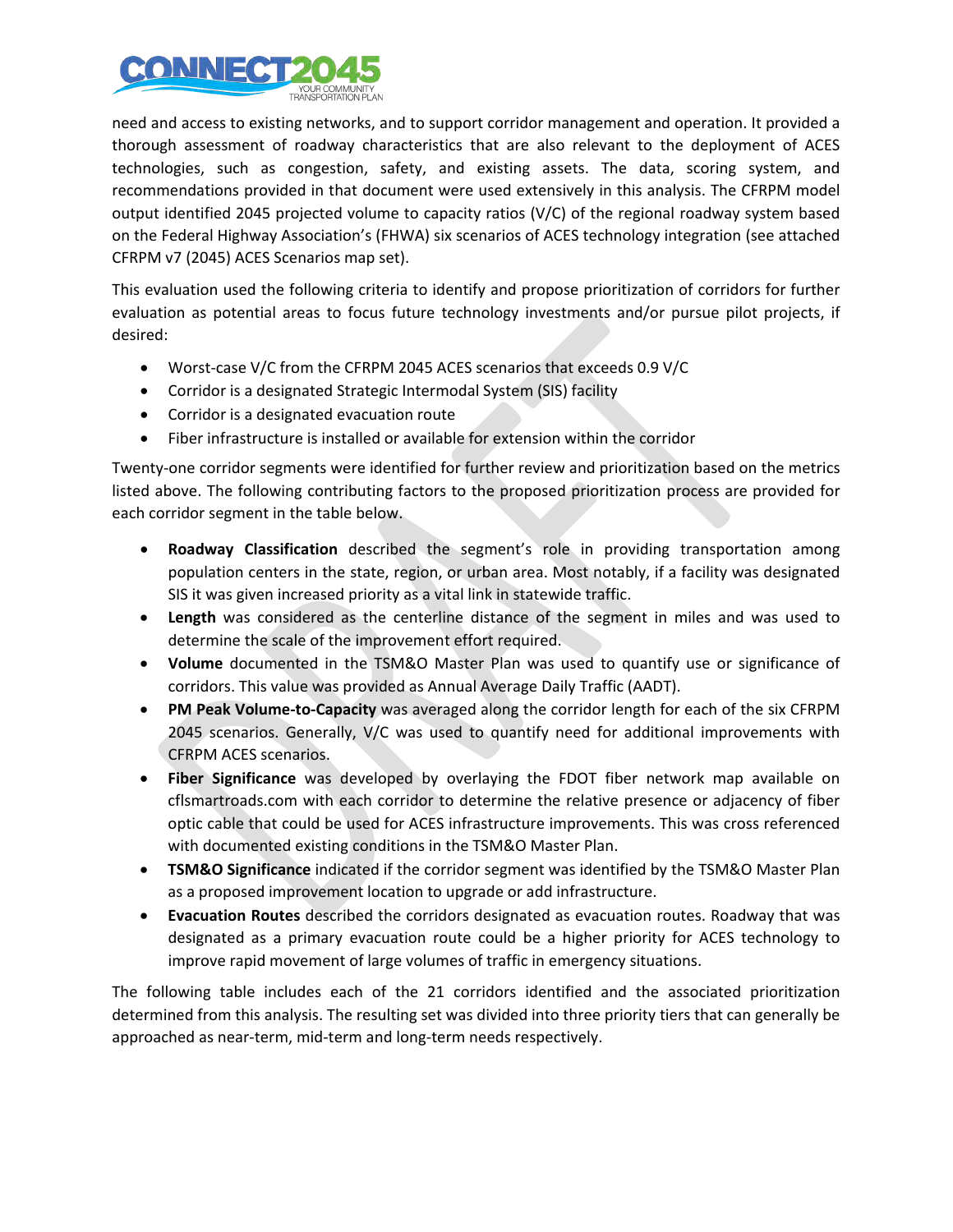

#### **Table: ACES Corridor Prioritization**

| Segment                | <b>Segment Description</b>                                                       | Roadway          | Length | Volume | PM Volume/Capacity by CFRPM Scenario |                |      |      |      |      |           | Significance |            | Explanation                                                                                |
|------------------------|----------------------------------------------------------------------------------|------------------|--------|--------|--------------------------------------|----------------|------|------|------|------|-----------|--------------|------------|--------------------------------------------------------------------------------------------|
| #                      |                                                                                  | Classification   | (mi)   | (AADT) | $\mathbf{1}$                         | $\overline{2}$ | 3    | 4    | 5    | 6    | Fiber     | <b>TSMO</b>  | Evacuation |                                                                                            |
| Priority 1 - Near-term |                                                                                  |                  |        |        |                                      |                |      |      |      |      |           |              |            |                                                                                            |
| 1                      | US 92 from Indian Lake Rd<br>to SR A1A                                           | Regional         | 11.1   | 29400  | 0.97                                 | 0.97           | 0.86 | 0.98 | 1.02 | 0.92 | Yes       | Yes          | Yes        | Congested, high volume evacuation route<br>with existing FOC                               |
| $\overline{2}$         | US 17/92 from Seminole<br>County to Taylor Rd                                    | <b>SIS</b>       | 11.4   | 28800  | 1.18                                 | 1.18           | 1.03 | 1.16 | 1.17 | 1.10 | Yes       | Yes          | Yes        | Congested, high volume SIS evacuation<br>route with existing FOC                           |
| 3                      | US 1 from N Nova to I-95                                                         | Regional         | 3.9    | 25800  | 1.24                                 | 1.24           | 1.09 | 1.17 | 1.23 | 1.15 | Some      | Yes          | Yes        | Highly congested, high volume evacuation<br>route with adjacent FOC                        |
| 4                      | SR 40 from S Tymber Creek<br>Rd to SR A1A                                        | <b>SIS</b>       | 6.2    | 30600  | 1.03                                 | 1.03           | 0.90 | 1.06 | 1.09 | 0.99 | Some      | Yes          | Yes        | High volume evacuation route with existing<br>FOC and identified for TSM&O<br>improvements |
| 5                      | SR 44 from US 1 to S<br><b>Atlantic Ave</b>                                      | Regional         | 2.2    | 22400  | 0.89                                 | 0.87           | 0.73 | 0.90 | 0.94 | 0.80 | Yes       | Yes          | Yes        | Evacuation route with existing FOC that<br>connects key corridors                          |
| 6                      | US 1 from SR 442 to<br>Washington St.                                            | Regional         | 4.0    | 25800  | 0.92                                 | 0.94           | 0.65 | 0.85 | 0.93 | 0.74 | Some      | Yes          | Yes        | High volume evacuation route with<br>adjacent FOC and identified for TSM&O<br>improvements |
| Priority 2 - Mid-term  |                                                                                  |                  |        |        |                                      |                |      |      |      |      |           |              |            |                                                                                            |
| $\overline{7}$         | US 17/92 from Taylor Rd to<br>Glenwood Rd                                        | Regional         | 5.0    | 23700  | 0.96                                 | 0.95           | 0.82 | 0.91 | 0.97 | 0.88 | Yes       | Yes          | Yes        | Evacuation route with existing FOC and<br>moderate congestion                              |
| 8                      | CR 415 / Tomoka Farms Rd<br>from SR 44 to Taylor Rd                              | Non-<br>Regional | 5.0    | 9400   | 1.41                                 | 1.43           | 1.35 | 1.41 | 1.54 | 1.46 | No        | Yes          | Yes        | Extremely congested evacuation route with<br>adjacent FOC                                  |
| 9                      | SR 44 from I-4 to CR 415                                                         | Regional         | 10.2   | 18500  | 0.88                                 | 0.90           | 0.74 | 0.87 | 0.91 | 0.81 | <b>No</b> | Yes          | Yes        | Evacuation route with adjacent FOC. Long<br>corridor without severe congestion             |
| 10                     | SR 472 / Howland Blvd from<br>Dr. Martin Luther King<br>Beltway to Catalina Blvd | Non-<br>Regional | 2.7    | 30500  | 1.04                                 | 1.04           | 0.97 | 1.04 | 1.09 | 1.02 | <b>No</b> | Yes          | Yes        | Congested, high volume evacuation route<br>with adjacent FOC                               |
| 11                     | SR 15 from Beresford Ave to<br><b>US92</b>                                       | <b>SIS</b>       | 2.8    | 24300  | 1.09                                 | 1.09           | 0.98 | 1.07 | 1.10 | 1.05 | <b>No</b> | Yes          | No         | Congested SIS corridor with no existing FOC<br>and identified for TSM&O improvements       |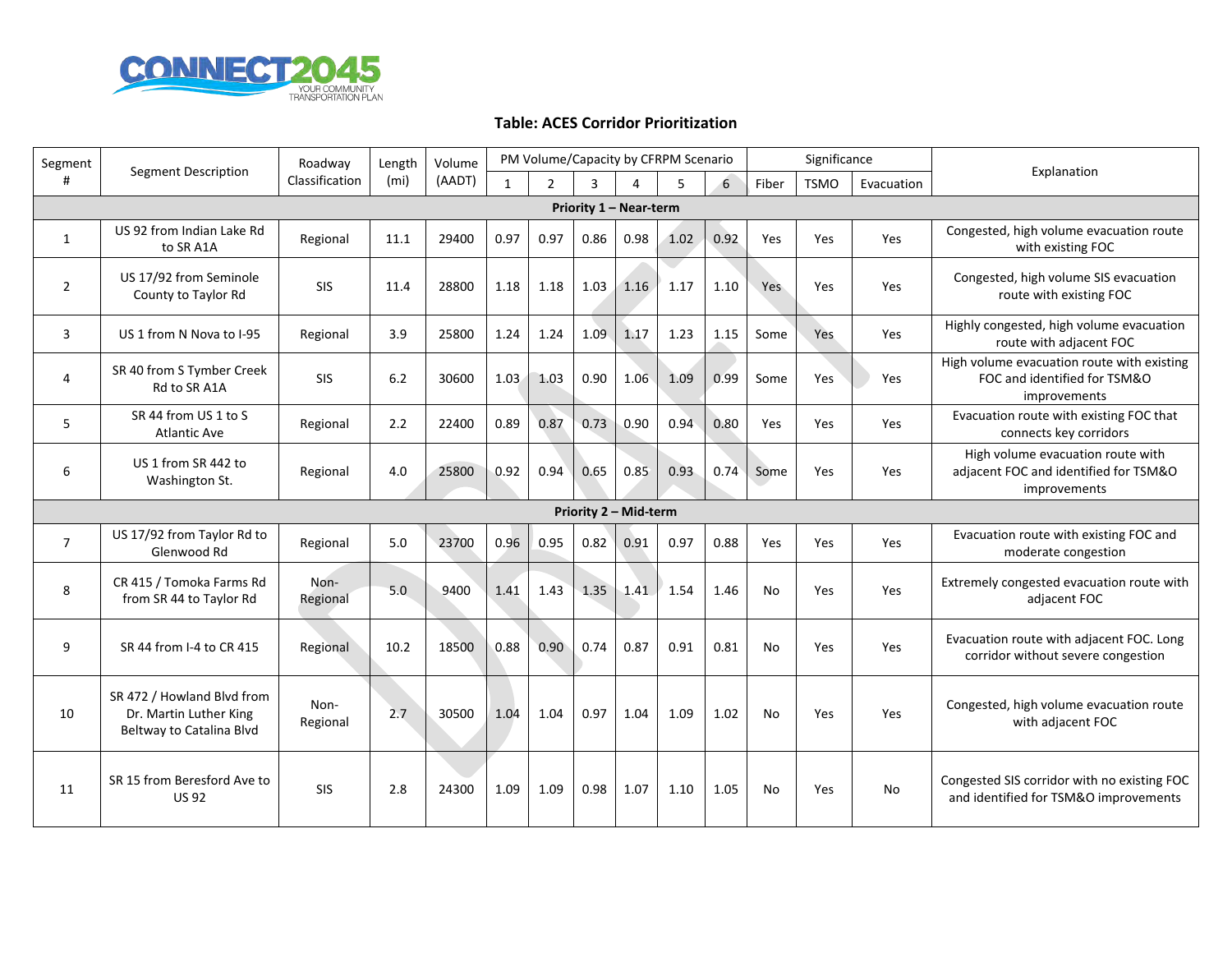

| Segment                |                                                          | Roadway<br>Classification | Length<br>(m <sub>i</sub> ) | Volume<br>(AADT) | PM Volume/Capacity by CFRPM Scenario |                |      |           |      |      |           | Significance |            |                                                                                                                                |
|------------------------|----------------------------------------------------------|---------------------------|-----------------------------|------------------|--------------------------------------|----------------|------|-----------|------|------|-----------|--------------|------------|--------------------------------------------------------------------------------------------------------------------------------|
| #                      | Segment Description                                      |                           |                             |                  |                                      | $\overline{2}$ | 3    | $\Lambda$ | 5    | 6    | Fiber     | <b>TSMO</b>  | Evacuation | Explanation                                                                                                                    |
| 12                     | Saxon from I-4 to Doyle Rd                               | Non-<br>Regional          | 4.6                         | 21200            | 0.99                                 | 0.96           | 0.77 | 0.91      | 0.96 | 0.86 | No        | Yes          | No         | Moderate congestion and volume<br>connecting critical corridors, identified for<br>TSM&O improvements                          |
| 13                     | Saxon from US 17/92 to I-4                               | Non-<br>Regional          | 1.9                         | 31500            | 0.94                                 | 0.98           | 0.74 | 0.95      | 0.98 | 0.84 | <b>No</b> | <b>No</b>    | <b>No</b>  | High volume with some congestion,<br>connects critical corridors, not identified for<br>TSM&O improvements and no existing FOC |
| 14                     | Doyle Rd / Debary Ave from<br>the I-4 WB ramps to SR 415 | Non-<br>Regional          | 8.5                         | 17500            | 0.96                                 | 0.98           | 0.83 | 0.96      | 1.03 | 0.93 | <b>No</b> | Yes          | Yes        | Congested evacuation route with no<br>existing FOC, connecting significant<br>corridors                                        |
| 15                     | LPGA from US 92 to N Clyde                               | Non-<br>Regional          | 6.5                         | 17700            | 1.17                                 | 1.18           | 1.05 | 1.20      | 1.24 | 1.16 | Some      | <b>No</b>    | Yes        | Heavily congested evacuation route, not<br>identified for TSM&O improvements with<br>existing FOC at east end                  |
| Priority 3 - Long-term |                                                          |                           |                             |                  |                                      |                |      |           |      |      |           |              |            |                                                                                                                                |
| 16                     | Dirksen from US 17/92 to I-                              | Non-<br>Regional          | 2.0                         | 12300            | 1.03                                 | 1.14           | 0.62 | 0.84      | 0.78 | 0.69 | <b>No</b> | <b>No</b>    | <b>No</b>  | Connects critical corridors, not identified<br>for TSM&O improvements and no FOC                                               |
| 17                     | SR 15 from US 17/92 to<br>Beresford                      | Collector                 | 2.9                         | 2800             | 1.05                                 | 1.04           | 0.94 | 1.02      | 1.06 | 1.03 | <b>No</b> | No           | No         | Congested and connects critical corridors,<br>not identified for TSM&O improvements<br>and no FOC                              |
| 18                     | SR 15 from US 92 to US 17                                | <b>SIS</b>                | 2.3                         | 12800            | 0.88                                 | 0.88           | 0.70 | 0.81      | 0.96 | 0.82 | <b>No</b> | <b>No</b>    | No         | SIS and connects critical corridors, not<br>identified for TSM&O improvements and no<br><b>FOC</b>                             |
| 19                     | <b>Howland Blvd from Catalina</b><br>Blyd to SR 415      | Non-<br>Regional          | 7.1                         | 17400            | 0.84                                 | 0.85           | 0.65 | 0.83      | 0.88 | 0.73 | No        | Yes          | No         | Identified for TSM&O improvements and<br>moderately congested, no existing FOC                                                 |
| 20                     | Tomoka Farms from Taylor<br>Rd to US 92                  | Non-<br>Regional          | 6.0                         | 7700             | 1.14                                 | 1.15           | 0.97 | 1.10      | 1.21 | 1.05 | No        | No           | Yes        | Congested evacuation route, not identified<br>for TSM&O improvements and no FOC                                                |
| 21                     | SR 415 from Seminole Co to<br>SR 44                      | Regional                  | 17.6                        | 14000            | 1.15                                 | 1.17           | 1.02 | 1.13      | 1.13 | 1.06 | <b>No</b> | No           | Yes        | Congested evacuation route, not identified<br>for TSM&O improvements and no FOC                                                |

#### **Recommended Next Steps**

*Considerations discussed by the LRTP Subcommittee include:* 

- *Document this information in Connect 2045*
- *Recommend \$40 million set-aside for local initiatives which could include technology projects identified in the ACES Corridor Prioritization*
- *Establish an ACES committee or working group to provide guidance regarding the approach to future technology investments and potential pilot projects*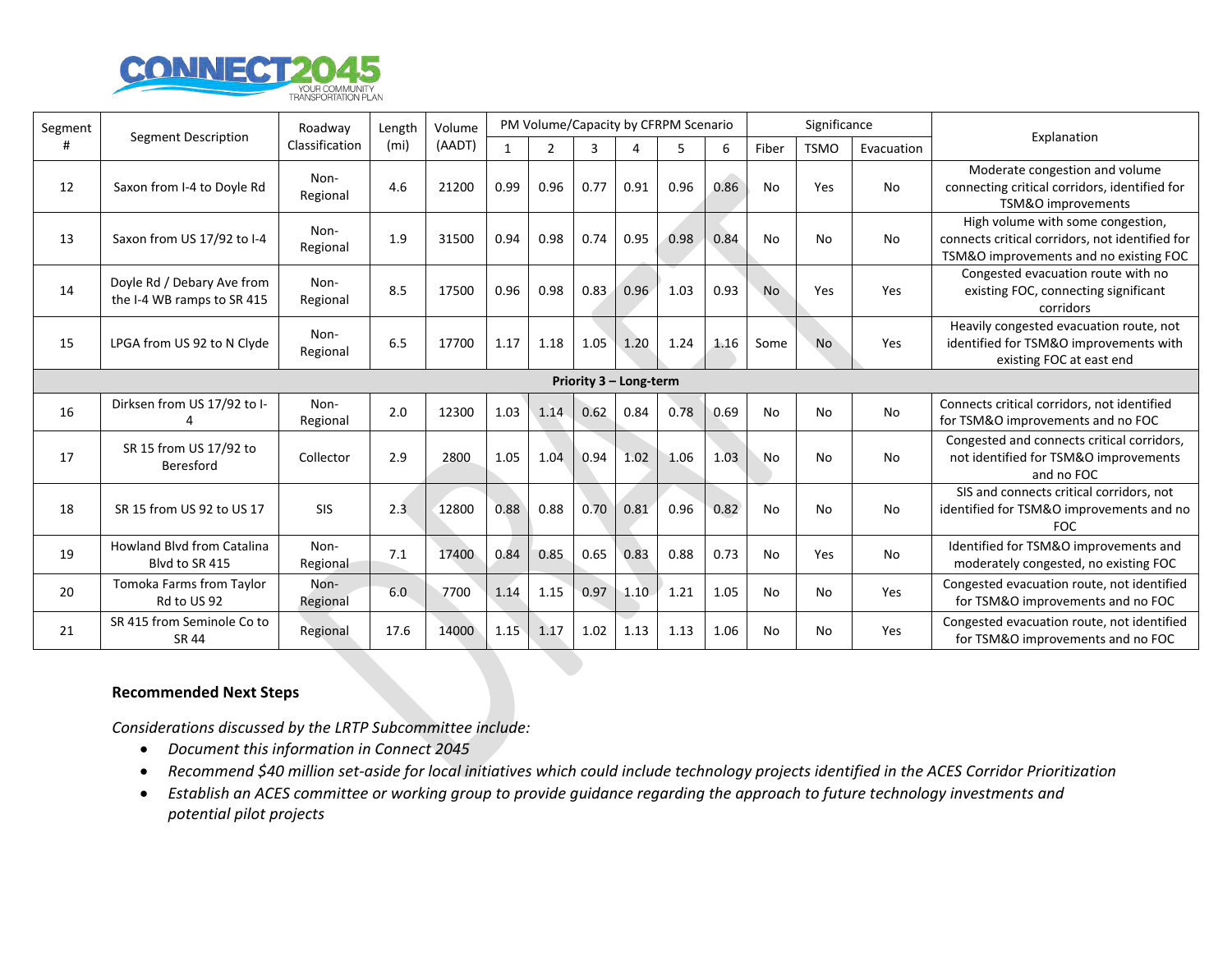### **ACES Scenario 1 | Slow Roll**



Minimum plausible change - Nothing beyond currently available technology and investments already in motion is adopted. (Baseline for comparison)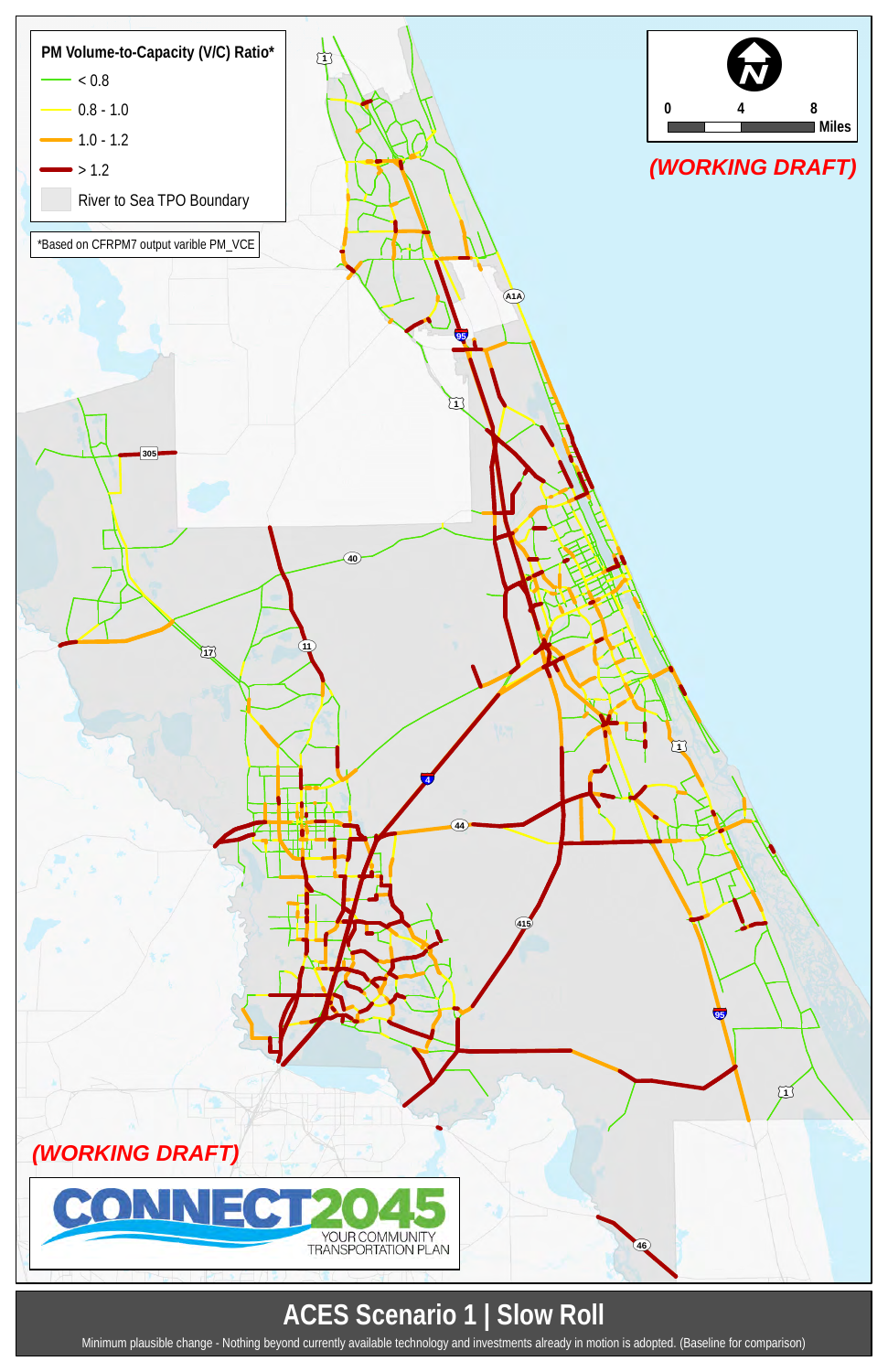## **ACES Scenario 2 | Niche Service Growth**



Innovation proliferates, but only in special purpose or "niche" AV zones, including retirement communities, campuses, transit corridors, urban cores, and ports.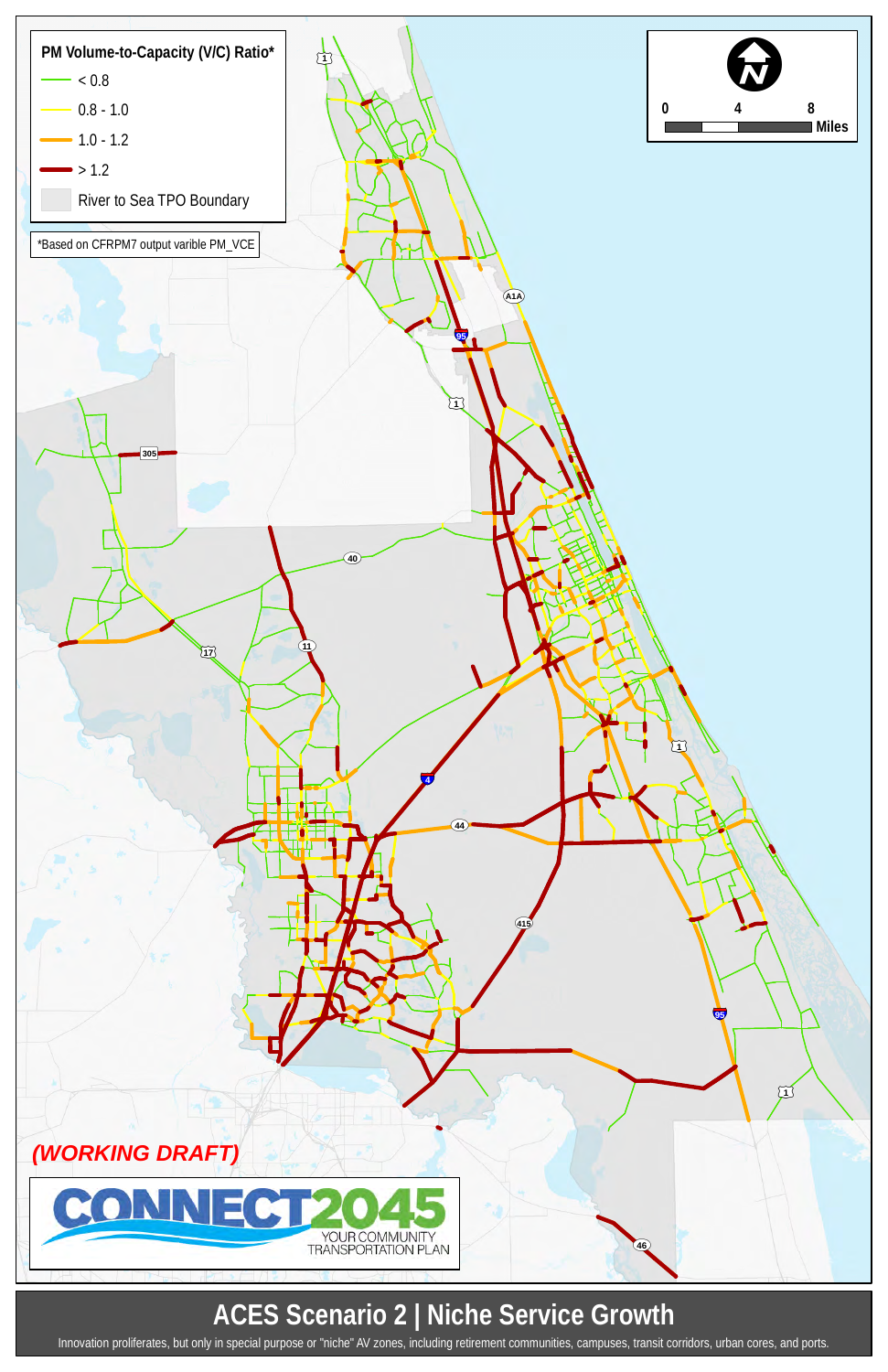## **ACES Scenario 3 | Ultimate Traveler Assist**



CV technology progresses rapidly, but AV stagnates - 85% of vehicles have V2X capability by 2035 due to NHTSA mandate allowing DOTs to manage congestion aggressively.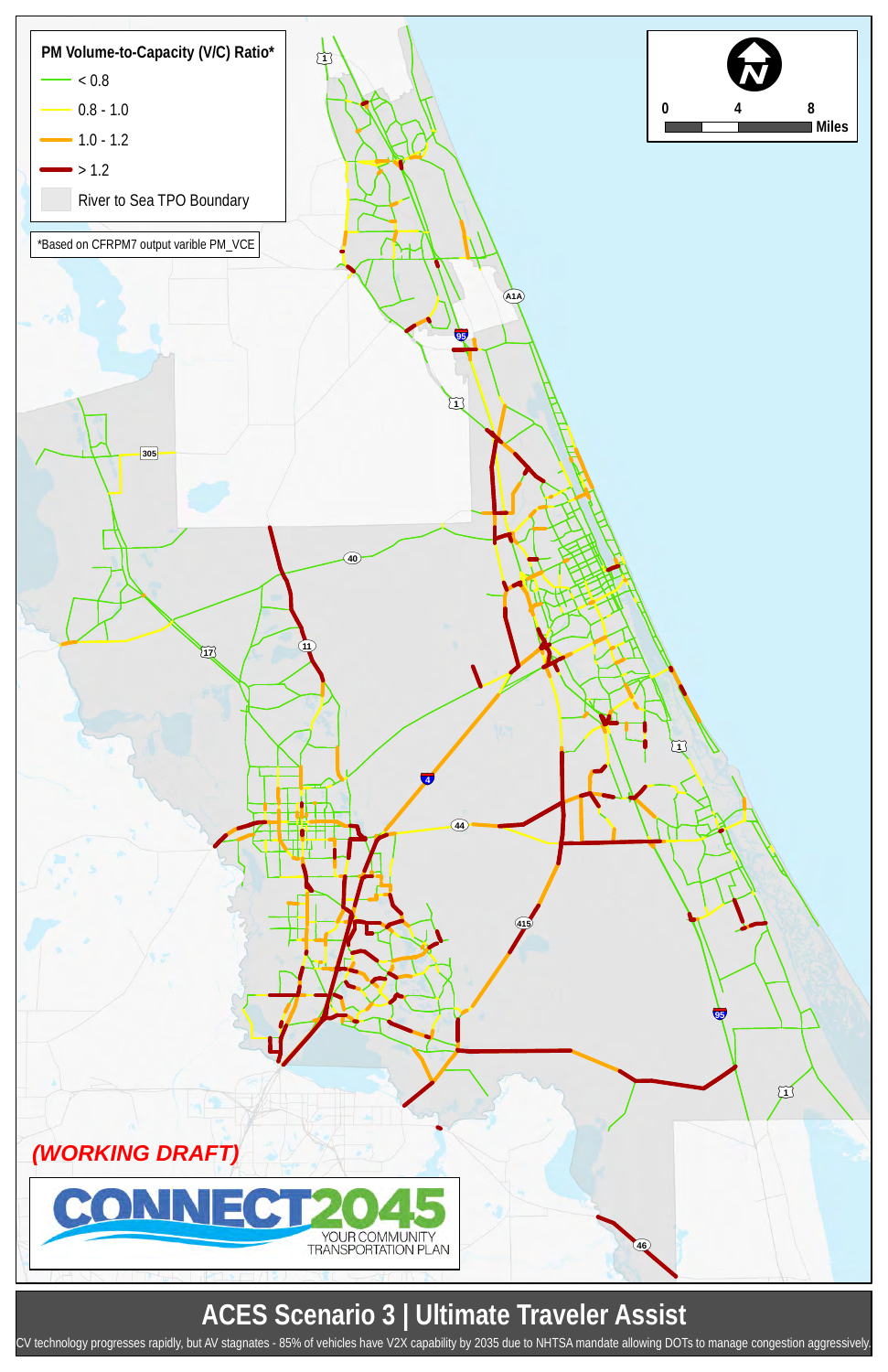### **ACES Scenario 4 | Managed Automated Lane Network**



Certain lanes become integrated with CV and AV - 50-60% of vehicles (75% of trucks) have automation capability for platooning in controlled settings.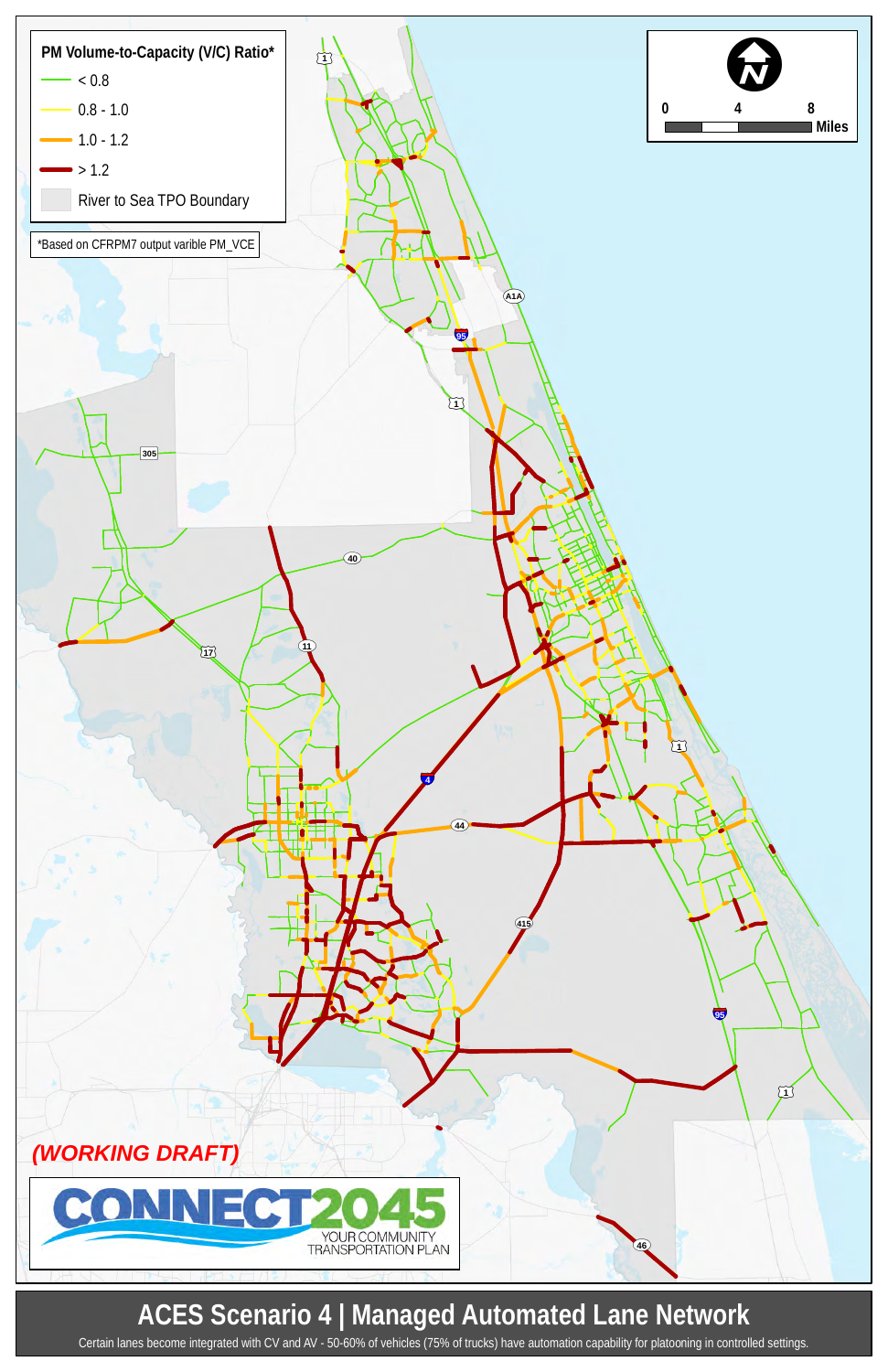# **ACES Scenario 5 | Competing Fleets**



Automated TNC-like services proliferate rapidly, but do not operate cooperatively. VMT doubles due to induced demand and empty vehicle repositioning.